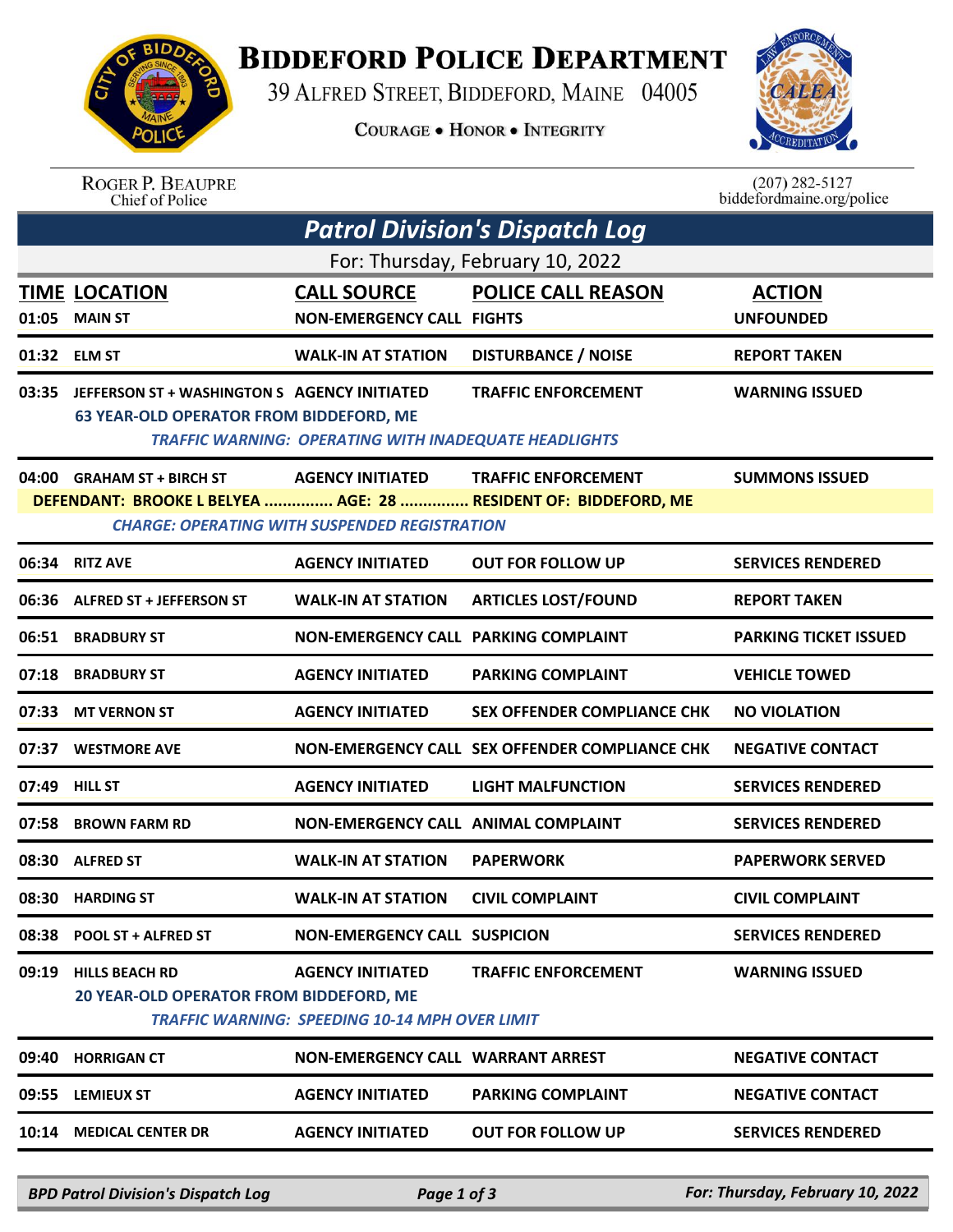|       | <b>TIME LOCATION</b><br>10:14 ELM ST                                       | <b>CALL SOURCE</b><br><b>E-911 CALL</b>                                          | <b>POLICE CALL REASON</b><br><b>DISTURBANCE / NOISE</b>                                                | <b>ACTION</b><br><b>WARNING ISSUED</b> |
|-------|----------------------------------------------------------------------------|----------------------------------------------------------------------------------|--------------------------------------------------------------------------------------------------------|----------------------------------------|
|       | 10:15 FOSS ST + MT VERNON ST                                               | <b>AGENCY INITIATED</b>                                                          | <b>PARKING COMPLAINT</b>                                                                               | <b>VEHICLE TOWED</b>                   |
|       | 10:58 ALFRED ST                                                            | <b>WALK-IN AT STATION</b>                                                        | <b>ARTICLES LOST/FOUND</b>                                                                             | <b>REPORT TAKEN</b>                    |
|       | 11:22 PROSPECT ST                                                          | E-911 CALL                                                                       | <b>DOMESTIC COMPLAINTS</b>                                                                             | <b>WARNING ISSUED</b>                  |
|       | 11:29 BARRA RD                                                             | <b>NON-EMERGENCY CALL ALARM - POLICE</b>                                         |                                                                                                        | <b>BUILDING CHECK/SECURE</b>           |
|       | 11:29 ALFRED ST                                                            |                                                                                  | NON-EMERGENCY CALL COMMUNITY ENGAGEMENT                                                                | <b>FIELD INTERVIEW</b>                 |
|       | 11:37 FOSS ST                                                              | <b>AGENCY INITIATED</b>                                                          | <b>48 HR RULE</b>                                                                                      | <b>VEHICLE TOWED</b>                   |
|       | 12:12 PINETTE AVE                                                          | <b>WALK-IN AT STATION</b>                                                        | <b>CRIM THREAT / TERRORIZING</b>                                                                       | <b>SERVICES RENDERED</b>               |
| 12:19 | <b>MIDDLE ST</b>                                                           | NON-EMERGENCY CALL ASSIST OTHER AGENCY                                           |                                                                                                        | <b>SERVICES RENDERED</b>               |
|       | 12:51 HARDING ST                                                           | <b>NON-EMERGENCY CALL THEFT</b>                                                  |                                                                                                        | <b>REPORT TAKEN</b>                    |
|       | 13:40 CUTTS ST                                                             | NON-EMERGENCY CALL TRESPASSING                                                   |                                                                                                        | <b>SERVICES RENDERED</b>               |
|       | 13:46 ALFRED ST                                                            | <b>NON-EMERGENCY CALL ALL OTHER</b>                                              |                                                                                                        | <b>SERVICES RENDERED</b>               |
|       | 13:52 WEST ST<br><b>16 YEAR-OLD OPERATOR FROM BIDDEFORD, ME</b>            | <b>AGENCY INITIATED</b>                                                          | <b>TRAFFIC ENFORCEMENT</b><br><b>TRAFFIC WARNING: OPERATE VEHICLE W/O VALID INSPECTION CERTIFICATE</b> | <b>WARNING ISSUED</b>                  |
|       | 13:57 ALFRED ST                                                            | <b>NON-EMERGENCY CALL OUT FOR FOLLOW UP</b>                                      |                                                                                                        | <b>SERVICES RENDERED</b>               |
|       | 14:00 WEST ST<br>76 YEAR-OLD OPERATOR FROM KENNEBUNKPORT, ME               | <b>AGENCY INITIATED</b>                                                          | <b>TRAFFIC ENFORCEMENT</b><br>TRAFFIC WARNING: OPERATE VEHICLE W/O VALID INSPECTION CERTIFICATE        | <b>WARNING ISSUED</b>                  |
|       | 14:02 ALFRED ST                                                            |                                                                                  | NON-EMERGENCY CALL ARTICLES LOST/FOUND                                                                 | <b>REPORT TAKEN</b>                    |
|       | 14:35 DARTMOUTH ST                                                         | <b>AGENCY INITIATED</b>                                                          | <b>OUT FOR FOLLOW UP</b>                                                                               | <b>SERVICES RENDERED</b>               |
|       | 14:50 BLANDINGS WAY                                                        | NON-EMERGENCY CALL PARKING COMPLAINT                                             |                                                                                                        | <b>GONE ON ARRIVAL</b>                 |
|       | 15:05 SOUTH ST + MAY ST<br>46 YEAR-OLD OPERATOR FROM OLD ORCHARD BEACH, ME | <b>AGENCY INITIATED</b><br><b>TRAFFIC WARNING: SPEEDING 10-14 MPH OVER LIMIT</b> | <b>TRAFFIC ENFORCEMENT</b>                                                                             | <b>WARNING ISSUED</b>                  |
|       | 15:06 PROSPECT ST + MYRTLE ST                                              | <b>E-911 CALL</b>                                                                | <b>CHECK WELFARE</b>                                                                                   | <b>NEGATIVE CONTACT</b>                |
|       | 15:14 MAPLEWOOD AVE                                                        | <b>AGENCY INITIATED</b>                                                          | <b>JUVENILE OFFENSES</b>                                                                               | <b>REPORT TAKEN</b>                    |
|       | 15:24 ALFRED ST + UNION ST                                                 | <b>E-911 CALL</b>                                                                | <b>VEHICLE CRASH - POLICE ONLY</b>                                                                     | <b>STATE FORM TAKEN</b>                |
| 15:34 | <b>MAIN ST</b>                                                             |                                                                                  | <b>NON-EMERGENCY CALL VEHICLE CRASH - POLICE ONLY</b>                                                  | <b>STATE FORM TAKEN</b>                |
|       | 15:46 ALFRED ST                                                            | <b>AGENCY INITIATED</b>                                                          | <b>PAPERWORK</b>                                                                                       | <b>NEGATIVE CONTACT</b>                |
| 16:19 | <b>BRADBURY ST</b>                                                         | <b>NON-EMERGENCY CALL PARKING COMPLAINT</b>                                      |                                                                                                        | <b>PARKING TICKET ISSUED</b>           |
|       | 16:27 OCEAN VIEW DR                                                        | <b>NON-EMERGENCY CALL CHECK WELFARE</b>                                          |                                                                                                        | <b>SERVICES RENDERED</b>               |
|       |                                                                            |                                                                                  |                                                                                                        |                                        |

*BPD Patrol Division's Dispatch Log Page 2 of 3 For: Thursday, February 10, 2022*